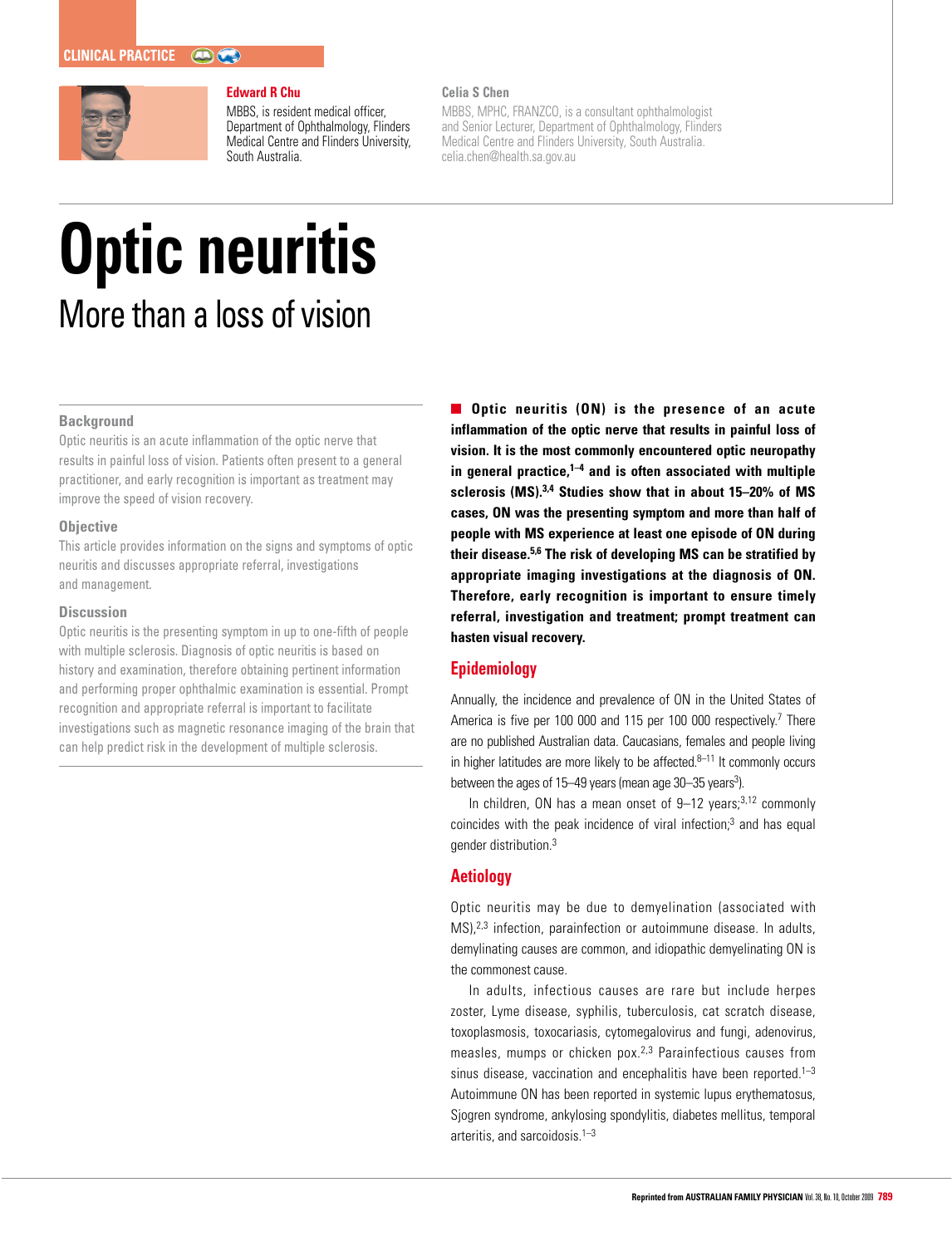In children, ON is commonly caused by infection such as adenovirus, measles, mumps and chickenpox, followed by parainfectious causes postvaccination.3

## **Pathology**

Inflammation of the optic nerve and it's lining results in inflammation of the extraocular recti muscles that surround the optic nerve. Recti muscle involvement results in ocular pain, especially with eye movements. Regardless of aetiology, inflammatory cells surround the optic nerve2 resulting in swelling and fragmentation of the nerve tissue.<sup>2</sup> Subsequently, these fragments are phagocytised by macrophages resulting in further degeneration of the nerve and the signs of optic nerve dysfunction.<sup>2</sup>

# **Clinical features**

History and examination are the basis of diagnosis.<sup>2-4</sup> Adult patients with ON often notice a unilateral decrease in vision.<sup>2-4</sup> Bilateral involvement can occur, but this is more common in children or in Asian populations and is referred to as 'optospinal MS'.<sup>3,4,9</sup> Colour vision is usually affected, with colours appearing 'washed out' (*Figure*) 1) before any decline of vision occurs. $4,11$  There is often orbital pain in or around the eye, $11$  which is typically described as 'dull', 'achy',

Figure 1. Normal colour vision (left). Red desaturation during an episode of ON (right) (red objects appear washed out)



Figure 2. A sample of an Ishihara pseudoisochromatic plate. The colour vision testing should be performed in good lighting and monocularly by covering one eye at a time. The eye with ON usually shows colour deficit resulting in abnormal response (eg. reporting a number 3 when it is a number 8 on the plate) or not being able to see the number on the plate



or 'boring'. A salient feature is increased pain with extraocular movement.11 Ocular pain can either precede or simultaneously occur with subacute unilateral visual loss, which can progress over several hours to days, peaking within 10 days.<sup>1-3</sup>

Proper ophthalmic examination is essential to determine whether a patient has ON. Clinical signs of optic nerve dysfunction are:

- decreased visual acuity (VA)
- • decreased colour vision
- presence of relative afferent pupillary defect (RAPD)
- reduction in subiective brightness
- • visual field defect
- abnormal contrast sensitivity, and
- certain appearances of the optic nerve (swelling, peripapillary haemorrhage or pallor).

## **Visual acuity and colour vision**

In general practice, the signs of optic nerve dysfunction can be elicited from testing the VA using a Snellen chart, or an age dependent chart for children, to determine the degree of vision loss.1,3 Visual acuity in ON can range from 6/6 to no perception of light. Examination of colour vision is imperative and this can be detected with the use of a pseudo-isochromatic plates such as Ishihara plates (Figure 2). The most common pattern in ON is redgreen confusion.13

Relative afferent pupillary defect is the most important objective sign of unilateral ON and it is vital that this test is performed correctly (see the article 'Sudden loss of vision' in this issue). If a RAPD is not demonstrated, possibilities include bilateral simultaneous optic ON or previous contralateral eye ON.14,15

The Optic Neuritis Treatment Trial (ONTT) showed approximately 48% of patients with ON in one eye had evidence of optic neuropathy in the contralateral eye.<sup>16</sup> In children, ON is quite often bilateral and simultaneous.

Subjective decrease in brightness is another indicator of optic nerve dysfunction. This can be performed by shining a light source in each eye separately, and then asking the patient if the light appears equally bright. The light will appear less bright in the affected eye.

### **Field defects**

In the general practice setting, visual field defect can be elicited with a red pin to compare blind spots between the examiner and the patient. Diffuse visual field defects may not be elicited using direct confrontation and may only be detected by ophthalmologist directed automated perimetry (Figure 3).

## **Fundoscopy**

Anterior ON involves the optic nerve head and occurs in about 35% of patients. With the use of a direct ophthalmoscope, optic nerve swelling or papillitis can be seen (*Figure 4*).<sup>8,11</sup> Sometimes, peripapillary haemorrhage or retinal exudate are also seen. The presence of papillitis, peripapillary haemorrhage and retinal exudate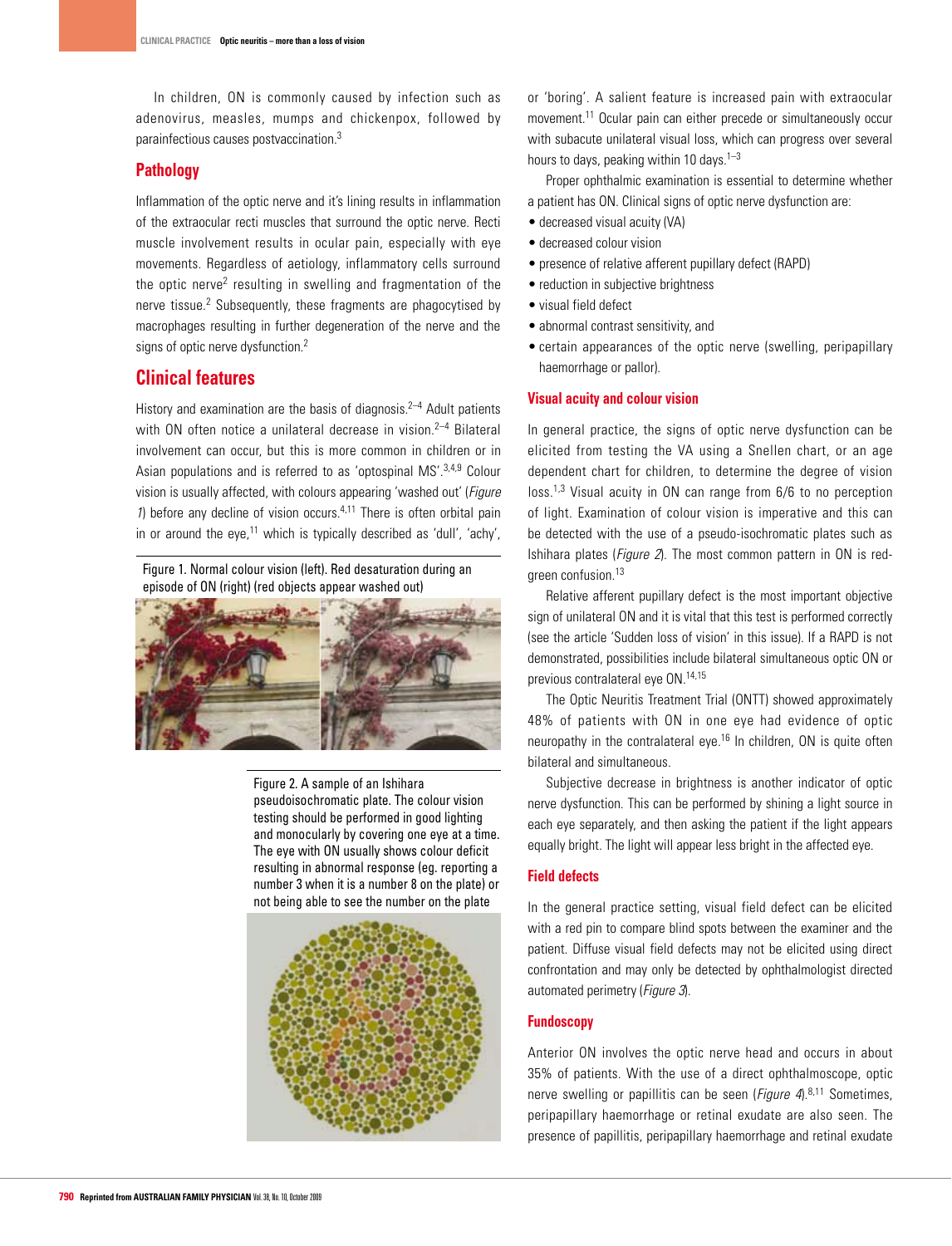with a normal MRI brain decrease the risk of developing MS.<sup>17,18</sup>

Retrobulbar ON, where the inflammation occurs behind the optic nerve head, is more typical of idiopathic demyelinating disease and occurs in two-thirds of cases  $8,11$  In retrobulbar ON the optic nerve looks normal but may develop pallor after 8 weeks from the onset of ON (*Figure 5*). A young female with vision loss, pain with eye movements and a normal looking optic nerve is likely to have retrobulbar ON.

#### **Racial variants**

There are racial variants in ON presentation that are important to note. A Singapore study demonstrated that ocular pain is less common in Asians compared to caucasians, while papillitis and disc haemorrhages are more common in Asians.<sup>19</sup> Furthermore, African Americans were noted to have significant decreased VA at onset and after 1 year following a single initial episode of ON compared to caucasians within the same study group.20

#### **Children**

The presentation of ON in children is different to that seen in adults. Bilateral disease (simultaneous or sequential) $3,9$  is more common and visual loss is often profound. A history of viral illness 2 weeks before ocular features and recent vaccination is important.3,13 The most common visual field deficit in children is central scotoma.3,13 Other visual field defects include generalised constriction and altitudinal defects.3,13

## **Investigations**

The diagnosis of ON is largely based on clinical features – investigation confirms the diagnosis and helps determine pathogenesis.

#### **Brain MRI**

A noncontrast MRI is the most important baseline investigation

Figure 3. Automated perimetry grey scale showing a) a normal right visual field at baseline. The right blind spot's inferior and temporal boarders are noted by the black arrows; b) the right visual field of the same person during acute episode of ON showing an inferior arcuate scotoma (area seen as black areas in the grey scale). The blind spot (original inferior margin denoted by a white arrowhead) has enlarged inferiorly and nasally



Figure 4. Papillitis with peripapillary haemorrhage (arrows) surrounding the optic nerve of the right eye during an acute episode of ON



Figure 5. a) In retrobulbar ON the appearance of the optic nerve is normal at onset; b) Optic nerve pallor (arrows) is usually seen 8 weeks after the episode of retrobulbar ON with the neuroretinal rim losing the orange appearance and appearing pale



to help predict the risk of developing clinically definite MS.<sup>17,18</sup> The cumulative probability of developing MS by 15 years after the onset of ON is 50% (95% confidence interval, 44–56%). This risk increased to 72% in patients with one or more lesions on MRI.<sup>17</sup> The characteristic demyelinating lesions are 3 mm or more in diameter, ovoid, located in periventricular areas of the white matter, and radiate toward the ventricular spaces (Figure  $6$ ).<sup>4</sup> Retrobulbar ON is best seen on a T1 weighted gadolinium enhanced MRI of the orbit, seen as a hyperintense signal of the optic nerve.

Diagnostic criteria of MS were updated in 2001 with the McDonald criteria taking into account the advances in MRI imaging.<sup>21</sup> The McDonald criteria classifies a person as having MS when there are clinical features of two or more attacks and two or more objective clinical lesions on MRI.

In children, the relationship between MRI lesions and MS is less definite. However, recent studies have demonstrated that the presence of one or more white matter lesions on baseline MRI brain increases the risk of MS.12,22

#### **Lumbar puncture**

Lumbar puncture is now used less commonly and is controversial,<sup>1</sup> but cerebrospinal fluid (CSF) examination is useful in patients with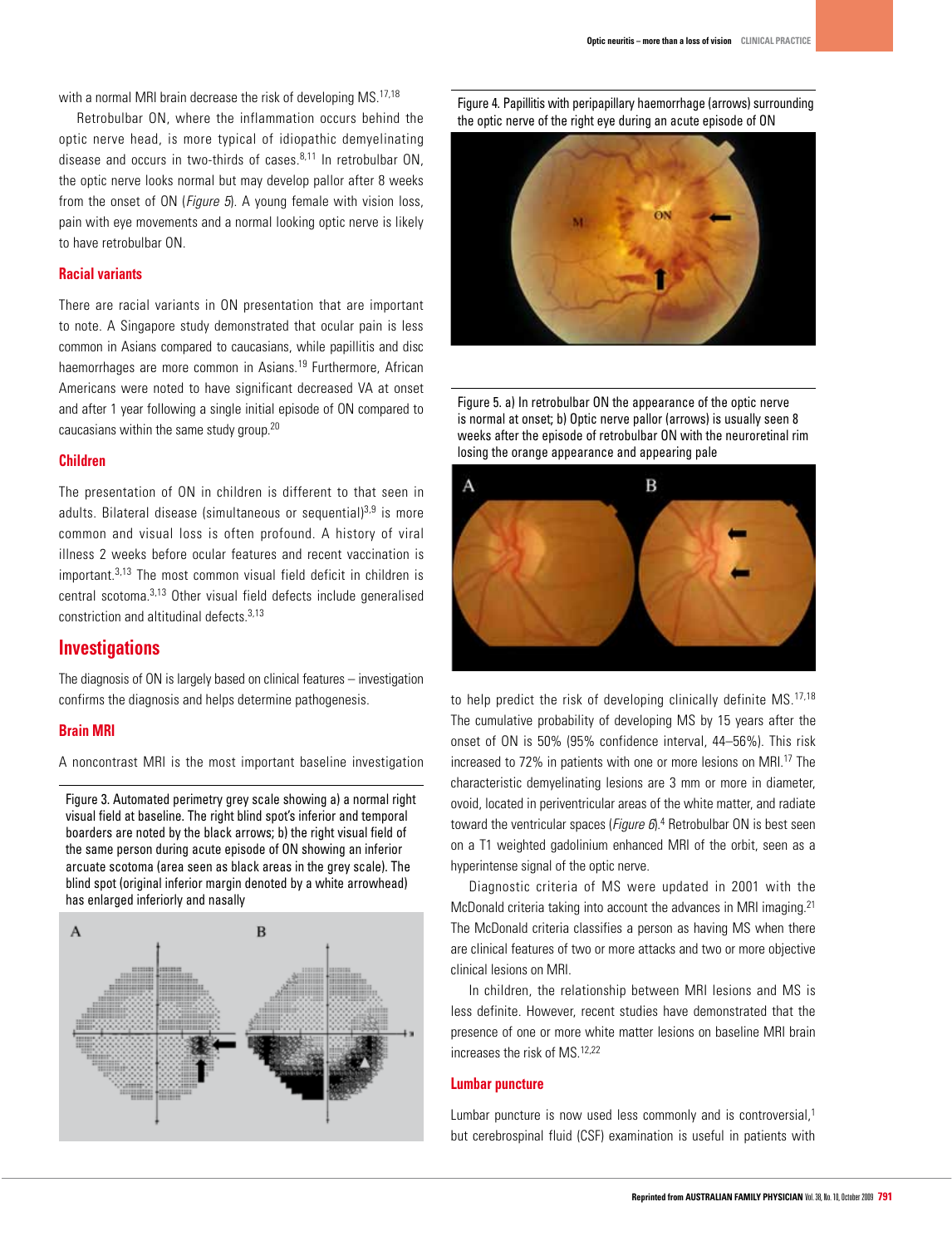normal or atypical MRI brain.<sup>4,11</sup> Oligoclonal bands are present in 69% of patients with ON.4 The risk of MS within 5 years in patients with oligoclonal bands is 65% in contrast to 10% in patients without oligoclonal bands with a normal MRI brain.4

#### **Visual evoked potential**

Visual evoked potential (VEP) may be helpful when diagnosis is uncertain.4 Patients with ON or MS will have a delay in latency with preserved waveforms in conventional VEP.23,24 Multifocal VEP is more refined and has been shown to help predict progression of MS when a delay in latency is present but is not widely available.<sup>23</sup>

#### **Other investigations**

In typical cases blood tests are not useful. $3,8$  However, in atypical cases such as in patients over 50 years of age, in males, or in nondemyelinating forms of ON, further workup is required.3 Immunocompromised individuals require a septic workup including blood and CSF for serological and microbiological analysis. If autoimmune causes are suspected, inflammatory markers such as antinuclear antibody, extractable nuclear antigen, and other appropriate markers should be obtained with subsequent referral to a rheumatologist. Chest X-ray is useful in suspected sarcoidosis.<sup>1,3</sup>

## **Management**

There are two objectives in the management of demyelinating ON: hasten visual recovery and reduce the risk of developing systemic MS. In acute ON, visual function generally spontaneously improves over weeks, and 95% of patients return to visual acuity of at least 6/12 within 12 months.<sup>25</sup>

The recommended treatment for acute demyelinating ON is intravenous methylprednisolone which speeds recovery but does not affect the long term visual outcome.<sup>1,8,10</sup> High dose intravenous methylprednisolone of 1 g/day in a single or divided doses (250 mg four times per day) for 3 days is the mainstay of treatment, $25$  often

Figure 6. MRI brain. a) Sagittal T1 weighted imaging showing multiple paraventricular lesions radiating from the ventricle. These lesions are commonly described as 'Dawson finger'; b) Axial T1 weighted imaging through the lateral ventricle showing multiple characteristic hyperintense lesions located in paraventricular and juxtacortical distribution



followed by a tapering oral steroid course.<sup>11</sup> Oral steroids alone are not recommended as studies have shown it resulted in a higher recurrence of ON in the same or fellow eye at the 10 year mark.<sup>10,11</sup>

In autoimmune causes of ON, steroids are the mainstay of treatment. If infectious causes are suspected, steroids should be withheld until appropriate antimicrobial agents are instituted.

There are no set quidelines for treatment of ON in children. Several studies recommended the use of intravenous methylprednisolone (10–30 mg/kg/day for 3–5 days) to treat vision loss.3,13,22

Several large, randomised controlled trials demonstrate that an immunomodulator reduces the development of MS after ON.4,26–29 In Australia, the approved use of immunomodulators is restricted to ambulatory patients with specifically defined relapsingremitting MS.29 However, immunomodulators may be available on compassionate grounds in selected patients and referral of these patients to a neurologist or neuro-ophthalmologist for consultation and management is warranted.

## **Summary of important points**

- Demyelinating optic neuritis may be related to MS.
- • Diagnosis is largely based on history and physical examination.
- Patients often present with vision loss and discomfort around the eye that is aggravated by eye movement.
- • Clinical signs include decreased visual acuity, decreased colour vision, presence of RAPD, decreased subjective brightness and visual field abnormality. Appearance of the optic nerve head can either be swollen (papillitis) or normal.
- The characteristic white matter lesion on MRI brain is the most important predictor in the development of MS.
- Early recognition of ON is essential for prompt referral to an ophthalmologist.
- Treatment for the acute episode of ON with IV methylprednisone followed by oral prednisolone hastens the rate of vision recovery.

Conflict of interest: none declared.

#### **References**

- 1. Foroozan R, Buono LM, Savino PJ, Sergott RC. Acute demyelinating optic neuritis. Curr Opin Ophthalmol 2002;13:375–80.
- 2. Germann CA, Baumann MR, Hamzavi S. Ophthalmic diagnoses in the ED: Optic neuritis. Am J Emerg Med 2007;25:834–7.
- 3. Boomer JA, Siatkowski M. Optic neuritis in adults and children. Semin Ophthalmol 2003;18:174–80.
- 4. BalcerLJ. Optic neuritis. N Engl J Med 2006;354:1273–80.
- 5. Confavreux C, Vukusic S, Moreau T, et al. Relapses and progression of disability in mulitiple sclerosis. N Engl J Med 2000;343:1430–8.
- 6. Arnold AC. Evolving management of optic neuritis and multiple sclerosis. Am J Ophthalmol 2005;139:1101–8.
- 7. Rodriguez M, Siva A, Cross SA, et al. Optic neuritis: A population-based study in Olmsted County, Minnesota. Neurology 1995;45:244–50.
- 8. Murphy MA. Clinical update on optic neuritis and multiple sclerosis. Med Health R I 2008;91:57–9.
- 9. Hickman SJ, Dalton CM, Miller DH, Plant GT. Management of acute optic neuritis. Lancet 2002;360:1953–62.
- 10. Beck RW, Cleary PA, Trobe JD, et al. The effect of corticosteroids for acute optic neuritis on the subsequent development of multiple sclerosis. The Optic Neuritis Study Group. N Engl J Med1993;329:1764–9.
- 0sborne BJ, Volpe NJ. Optic neuritis and risk of MS: Differential diagnosis and management. Cleve Clin J Med 2009;76:181–90.